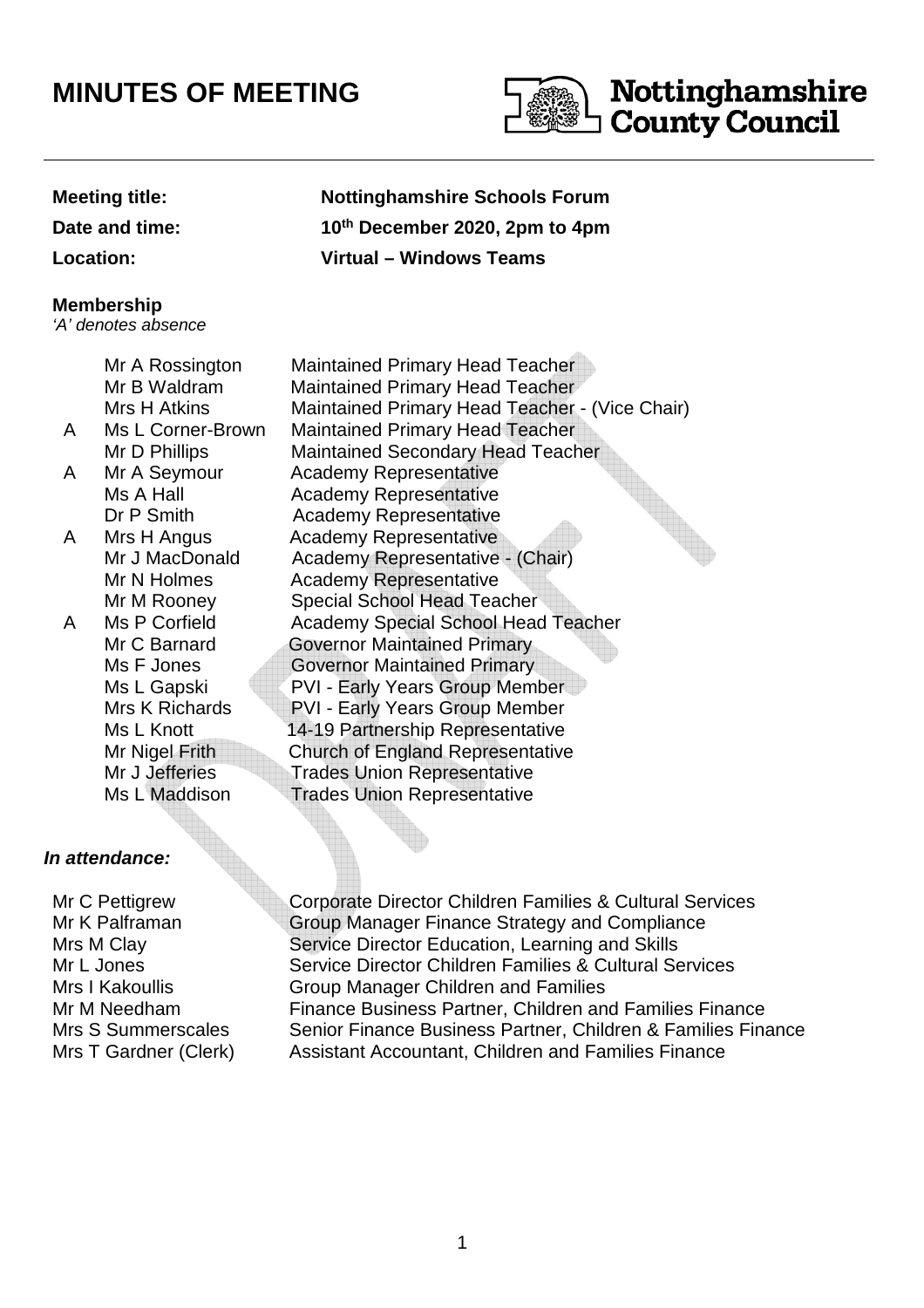| $\mathbf{1}$ . | Welcome                                                                                                                                                                                                                                                                                                                                                                                                                  |              |  |  |
|----------------|--------------------------------------------------------------------------------------------------------------------------------------------------------------------------------------------------------------------------------------------------------------------------------------------------------------------------------------------------------------------------------------------------------------------------|--------------|--|--|
|                | James Macdonald welcomed all members to the forums virtual meeting on Microsoft Teams.                                                                                                                                                                                                                                                                                                                                   |              |  |  |
|                | <b>Apologies</b>                                                                                                                                                                                                                                                                                                                                                                                                         |              |  |  |
|                | Apologies were received from Lynn Corner-Brown, Andy Seymour, Halina Angus and Pauline Corfield.                                                                                                                                                                                                                                                                                                                         |              |  |  |
| 2.             | Minutes - 12th November 2020                                                                                                                                                                                                                                                                                                                                                                                             |              |  |  |
|                | Minster School – application of the minimum per pupil methodology<br>Sue Summerscales updated members regards Minster - the disapplication to change their<br>Minimum Per Pupil (MPP) has been approved. The Local Authority did also enquire if we<br>would get the additional funding due to this change, but unfortunately the ESFA have advised<br>the DSG would not be increased to include the change for Minster. | N            |  |  |
|                | 3c review of Schools Forum Membership<br>Still without a Catholic Diocese representative, updated required for the next meeting.<br>Members were advised that we had received 1 academy nomination, and 3 governor<br>nomination, the next governor trust board is in January 2021, nominees will be sent, and an<br>update will be given to members at the next meeting                                                 | <b>MC/BB</b> |  |  |
|                | 3d Trade Union Facilities Financial Year 2020-21<br>Early years representatives requested if and how they could contribute towards the trade<br>union buy in. Marion Clay believed it was only for schools and academies and that a<br>discussion would be required with HR and trade unions. Not yet answered, advised this was<br>unlikely but would seek guidance - carried forward to next meeting.                  | AW/M<br>C    |  |  |
|                | A request for details of which academies had contributed to the trade union buy in will be<br>chased                                                                                                                                                                                                                                                                                                                     |              |  |  |
|                | Forum name change<br>James MacDonald advised that we had received the following response to our request to<br>change the name of our forum.                                                                                                                                                                                                                                                                              | <b>AW</b>    |  |  |
|                | I can confirm that the governing regulations refer to 'schools forum' and the vast majority of<br>local authorities use that designation. You can rename the meetings so long as they are<br>easily searchable on the internet when entering 'schools forum'.                                                                                                                                                            |              |  |  |
|                | James MacDonald to talk to IT and will update the forum at the next meetings with regards<br>the name.                                                                                                                                                                                                                                                                                                                   |              |  |  |
|                | DSG Financial Monitoring Report Period 7 2020/21<br>Laurence Jones confirmed what Marion had previously mentioned and added that the<br>£500,000 was not just for special schools, it was to explore ways to provide therapy to avoid<br>the need to go to INM's. We are currently looking at a several million overspend so very little<br>in reserve.                                                                  | <b>JM</b>    |  |  |
|                | The overspend and challenges needs a more in-depth conversation, and it will be picked up<br>at the February meeting. Karen Hughman would bring these challenges and share<br>information with the special trust board.                                                                                                                                                                                                  | KH           |  |  |
|                | Minutes approved as accurate and correct                                                                                                                                                                                                                                                                                                                                                                                 |              |  |  |
| 3.             | 3a - DSG Budget Monitoring                                                                                                                                                                                                                                                                                                                                                                                               |              |  |  |
|                | Mark Needham presented the paper and advised that an amendment was required on the<br>2020-21 forecast outturn table on page 1.                                                                                                                                                                                                                                                                                          |              |  |  |
|                | The Early Years previous variance should read £0.868m and not minus £0.044m making the<br>total of that column £3.490m, all other figures are correct. Revised figures are below.                                                                                                                                                                                                                                        |              |  |  |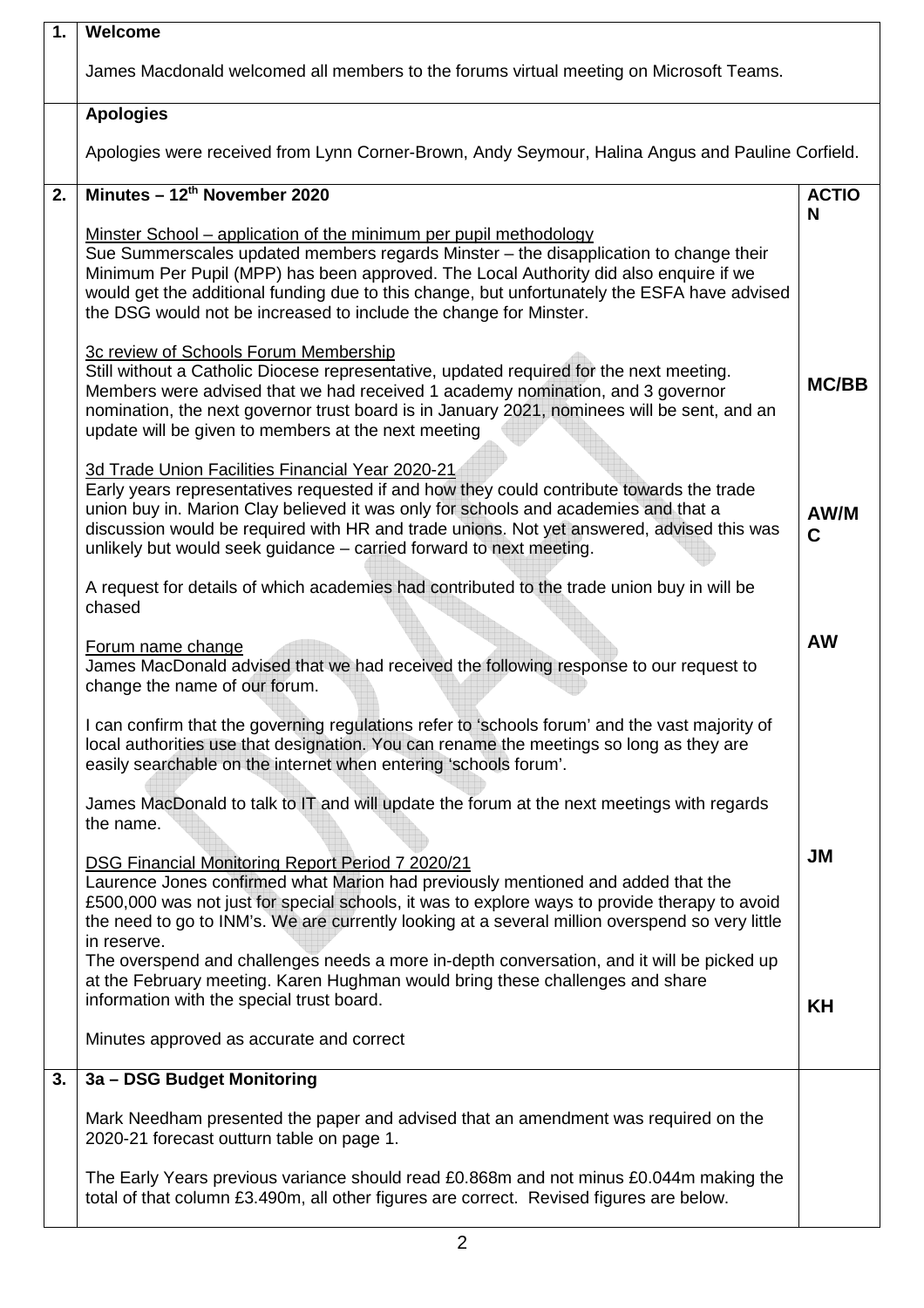| Previous<br>Variance    | <b>Funding Block</b>                                                                          | <b>Budget</b> | Forecast<br><b>Expenditure</b> | Forecast<br>Variance |
|-------------------------|-----------------------------------------------------------------------------------------------|---------------|--------------------------------|----------------------|
| £m                      |                                                                                               | £m            | £m                             | £m                   |
|                         | <b>Schools</b>                                                                                | 509.903       | 509.903                        |                      |
|                         | 2.336 High Needs                                                                              | 77.997        | 80.124                         | 2.127                |
|                         | 0.868 Early Years                                                                             | 49.985        | 50.886                         | 0.901                |
|                         | 0.286 Central Services                                                                        | 5.795         | 6.081                          | 0.286                |
|                         |                                                                                               |               |                                |                      |
|                         | 3.490   Total                                                                                 | 643.680       | 646.994                        |                      |
| <b>RECOMMENDATIONS</b>  | The central services gap is not yet resolved, and the intention is to address this next year. |               |                                | 3.314                |
| That the Schools Forum: |                                                                                               |               |                                |                      |
|                         | 1. Notes the content of the report – report noted                                             |               |                                |                      |

members to refer to Appendix A where the outcome of the consultation was detailed.

Explained that the questions start at number 4 as 1, 2, and 3 request details such as name, establishment and email.

#### Question 4

In order to continue with the principle to mirror the NFF as far as possible the local authority would need to increase the unit values for each factor as detailed in Appendix 1.

#### Agreed unanimously.

Sue Summerscales explained that the following two questions were to address how to meet the gap in funding due to the increase in FSM eligibility as previously discussed resulting in a potential shortfall of approximately £2m.

There wasn't a requirement to vote on a particular model as comments from the September meeting was to set questions similar to 20-21 as the funding gap would not be known until we had worked on the school budgets with October 20 census data.

Matt Rooney asked if once this information was known would it come back to forum for a final approval. Members were advised we do not take this back to forum, but an update would be given in February 21 detailing factors and units used.

#### Question 5

The current MFG is set at 1.84% to allow schools to receive a minimum increase above their 2019-20 baseline. For 2021-22 the local authority would need to set the MFG at between  $+0.5\%$  and  $+2.00\%$  (subject to affordability). In consideration with Models 1 – 3 (Appendix 2) which illustrate the impact of an MFG at 0.5%, 1.00% and 2.00%.

#### Agreed unanimously

Members were advised that there is no gains cap in the National Funding Formula (NFF) or on the Dedicated Schools Grant (DSG) allocation to the local authority. The teacher pay grant and teacher pension grant would not be affect by any introduction of a gains cap as these grants are protected.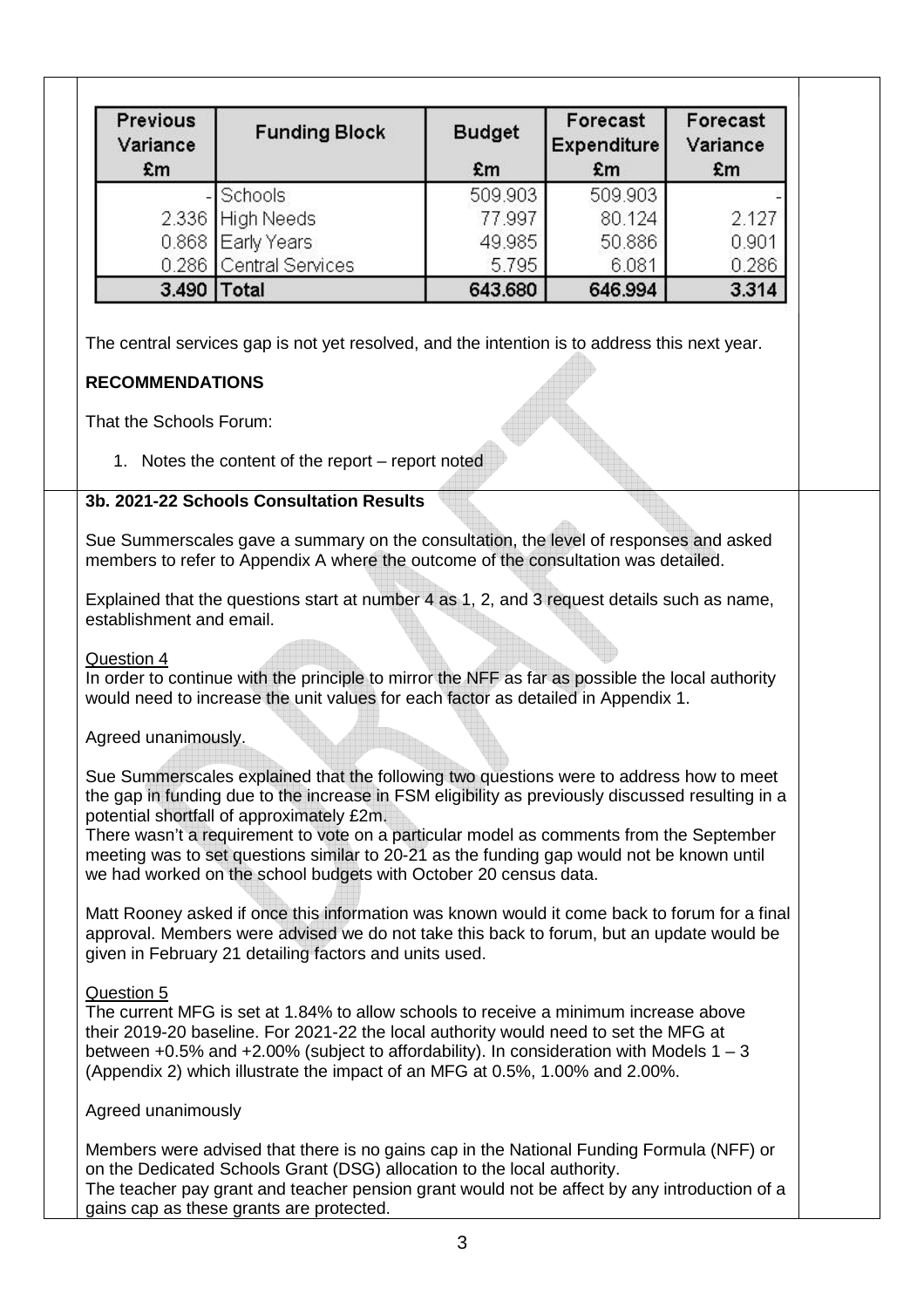The forum were asked what it saw as a priority, should the MFG be set at 2% so all schools gain 2% on a per pupil basis?

The impact on the models in the consultation was as follows: -

Model 1 – 33 schools would be in receipt of MFG and 156 would have a gains cap. Ranging from -0.03% to -9.12%

Model 2 – 36 schools would be in receipt of MFG and 159 would have a gains cap. Ranging from -0.01% to -9.7%

If a gains cap was introduced this would need to reduce to pay for the MFG level

Model 3 – 53 schools would be in receipt of MFG and 172 would have a gains cap. Ranging from -0.03 to -9.12%

Anne Hall – we need to stay has close to the NFF as the DSG will allow, model 3 gives a 2% MFG the same as the NFF so all schools see an increase and would seem the best option – Fiona Jones agreed with the suggestion of adopting model 3.

Sue Summerscales advised members that when officers work on the school budgets we will aim to set the MFG at 2% and balance with the gains cap if required.

#### Question 6

In order to make the formula affordable a gains cap may be required for 2021-22. In consideration with Models  $1 - 3$  (Appendix 2) which illustrate the impact of a gains cap set at 2.80%, 2.75% and 2.6%.

Agreed unanimously

#### Question 7

As a representative of a maintained primary school, do you agree to the de-delegation of the following in 2021-22?

- Free school meals eligibility assessment?
- Support to underperforming ethnic minority groups and bilingual learners?
- Contingency for crisis communications?
- Trade Union Facilities?

It was agreed that we would have a primary vote and secondary vote for all de-delegation strands

Primary – agreed unanimously Secondary – agreed unanimously

Ben Waldram asked if 'support to underperforming ethic minority groups and bilingual learners' should be changed. Karen Richards agree and asked why mention ethnicity? Would 'minority groups' not suffice? thinking travelling communities, white working class. Marion Clay advised she would take this away and would get back to members. **MC** 

### **RECOMMENDATION/S**

That the Schools Forum:

- 1. Notes the content of the report report noted
- 2. Undertakes the votes required to recommend the schools local funding formula for 2021-22 for approval by the County Council Policy Committee on 10 February 2021 and for submission to the ESFA on 21 January 2021 – vote outcome listed above